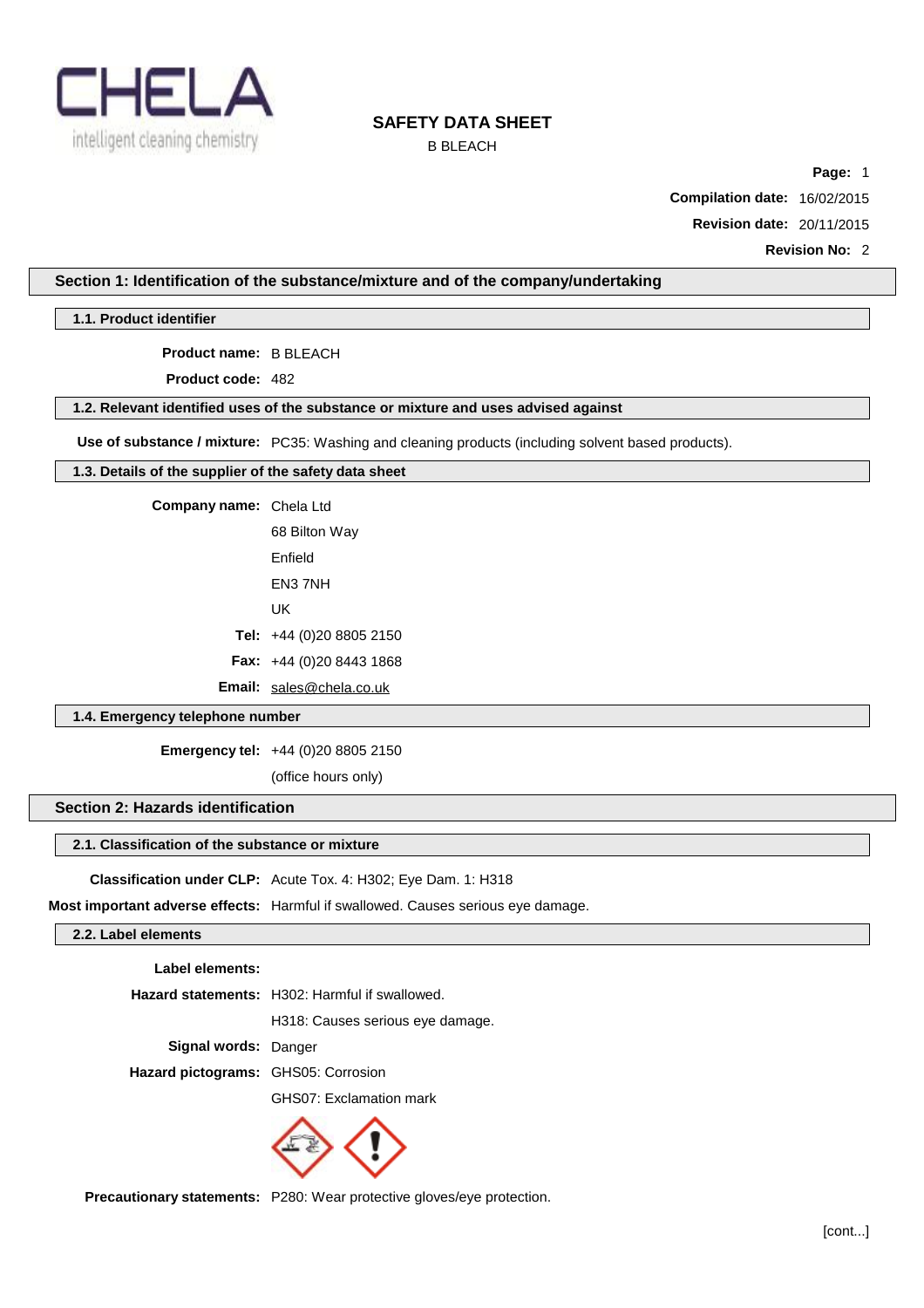## B BLEACH

**Page:** 2

P301+312: IF SWALLOWED: Call a POISON CENTER/doctor/physician if you feel unwell.

P305+351+338: IF IN EYES: Rinse cautiously with water for several minutes. Remove

contact lenses, if present and easy to do. Continue rinsing.

### **2.3. Other hazards**

**PBT:** This product is not identified as a PBT/vPvB substance.

## **Section 3: Composition/information on ingredients**

### **3.2. Mixtures**

## **Hazardous ingredients:**

### HYDROGEN PEROXIDE SOLUTION

| <b>EINECS</b> | CAS       | PBT/WEL | <b>CLP Classification</b>                                                                        | Percent |
|---------------|-----------|---------|--------------------------------------------------------------------------------------------------|---------|
| 231-765-0     | 7722-84-1 | -       | Ox. Lig. 1: H271; Acute Tox. 4: H332;<br>Acute Tox. 4: H302; Skin Corr. 1A:<br>H <sub>3</sub> 14 | 30-50%  |

### **Section 4: First aid measures**

### **4.1. Description of first aid measures**

**Skin contact:** Wash immediately with plenty of soap and water.

- **Eye contact:** Bathe the eye with running water for 15 minutes. Transfer to hospital for specialist examination.
	- **Ingestion:** Wash out mouth with water. Give 1 cup of water to drink every 10 minutes. Transfer to hospital as soon as possible.

**Inhalation:** Move to fresh air in case of accidental inhalation of vapours.

## **4.2. Most important symptoms and effects, both acute and delayed**

**Skin contact:** There may be redness or whiteness of the skin in the area of exposure.

**Eye contact:** There may be severe pain. The eyes may water profusely. The vision may become blurred. May cause permanent damage.

**Ingestion:** Nausea and stomach pain may occur. There may be vomiting.

**Inhalation:** There may be irritation of the throat with a feeling of tightness in the chest.

### **4.3. Indication of any immediate medical attention and special treatment needed**

## **Section 5: Fire-fighting measures**

### **5.1. Extinguishing media**

**Extinguishing media:** Suitable extinguishing media for the surrounding fire should be used.

## **5.2. Special hazards arising from the substance or mixture**

**Exposure hazards:** In combustion emits toxic fumes.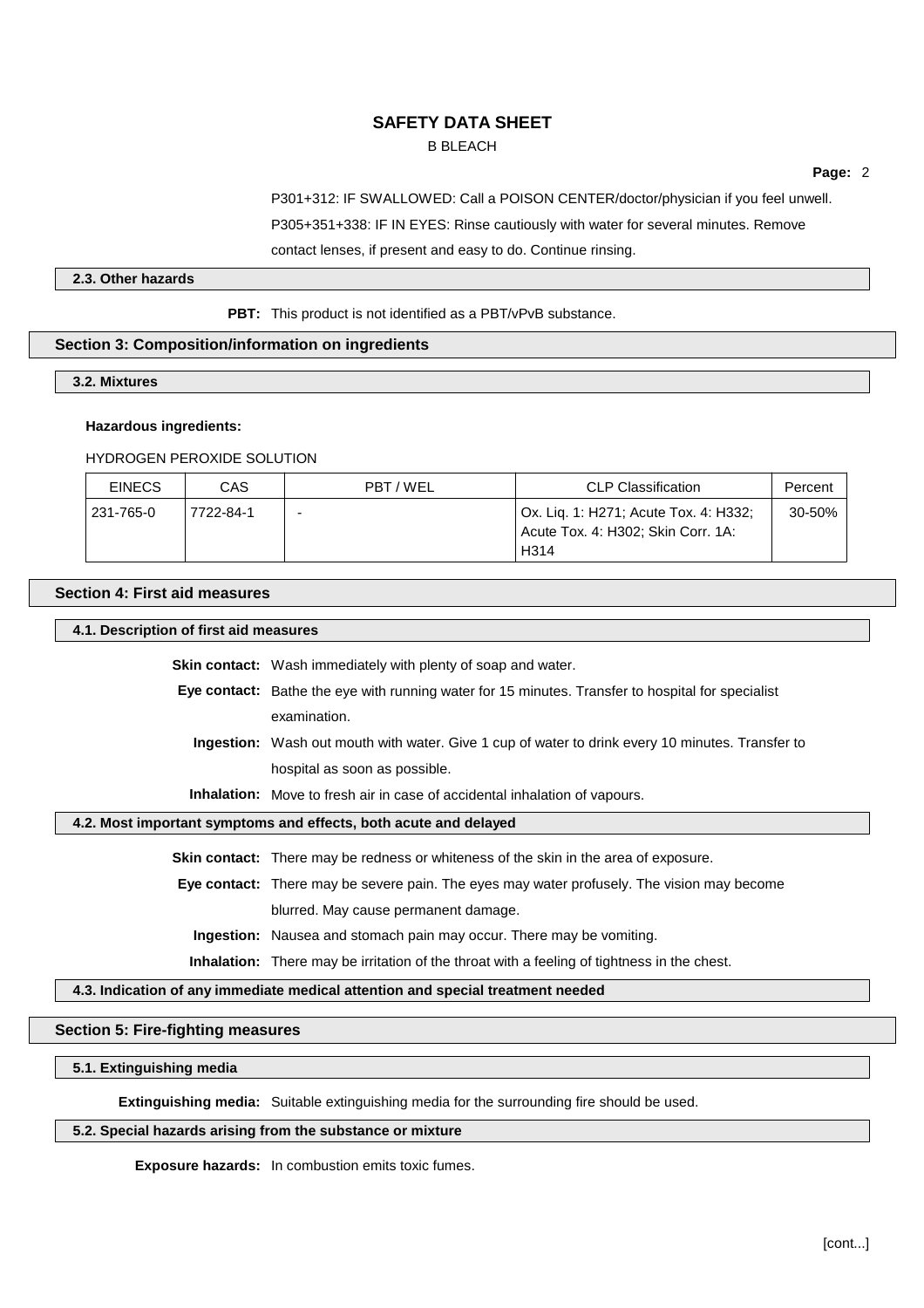B BLEACH

## **5.3. Advice for fire-fighters**

**Advice for fire-fighters:** Wear self-contained breathing apparatus. Wear protective clothing to prevent contact with skin and eyes.

### **Section 6: Accidental release measures**

### **6.1. Personal precautions, protective equipment and emergency procedures**

**Personal precautions:** Refer to section 8 of SDS for personal protection details. Turn leaking containers leak-

side up to prevent the escape of liquid.

**6.2. Environmental precautions**

**Environmental precautions:** Contain the spillage using bunding.

### **6.3. Methods and material for containment and cleaning up**

**Clean-up procedures:** Absorb into dry earth or sand. Transfer to a closable, labelled salvage container for

disposal by an appropriate method.

## **6.4. Reference to other sections**

**Reference to other sections:** Refer to section 8 of SDS.

### **Section 7: Handling and storage**

### **7.1. Precautions for safe handling**

**Handling requirements:** Ensure there is sufficient ventilation of the area.

### **7.2. Conditions for safe storage, including any incompatibilities**

**Storage conditions:** Store in a cool, well ventilated area.

**Suitable packaging:** Must only be kept in original packaging.

**7.3. Specific end use(s)**

**Specific end use(s):** PC35: Washing and cleaning products (including solvent based products).

## **Section 8: Exposure controls/personal protection**

**8.1. Control parameters**

**Hazardous ingredients:**

### **HYDROGEN PEROXIDE SOLUTION...100%**

### **Workplace exposure limits: Respirable** dust

| State | 8 hour TWA | 15 min. STEL       | 8 hour TWA | 15 min. STEL |
|-------|------------|--------------------|------------|--------------|
| UK    | l.4 mg/m3  | $2.8 \text{ mg/m}$ |            |              |

**DNEL/PNEC Values**

**DNEL / PNEC** No data available.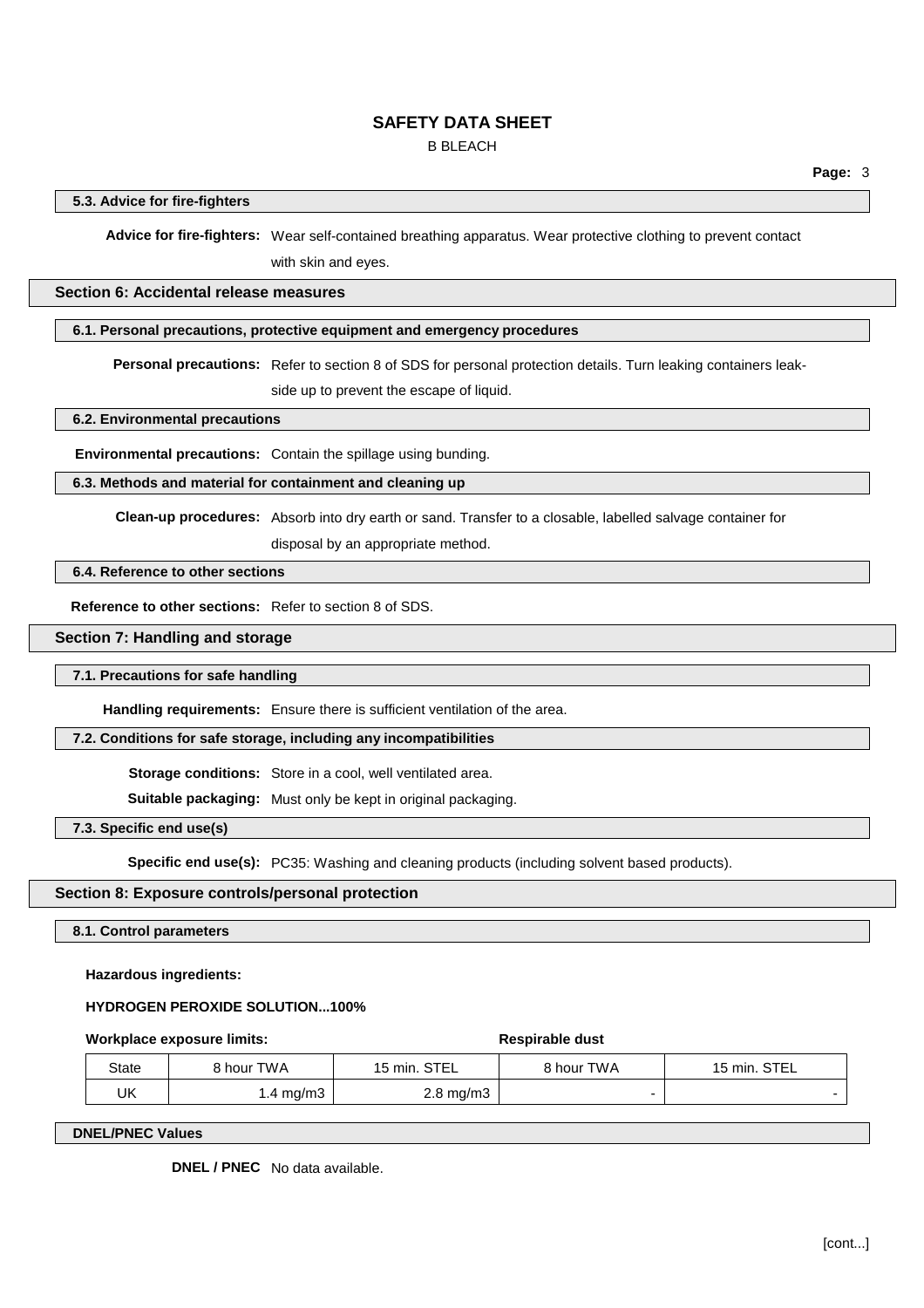## B BLEACH

**Page:** 4

### **8.2. Exposure controls**

**Engineering measures:** Ensure there is sufficient ventilation of the area. **Respiratory protection:** Gas/vapour filter, type A: organic vapours (EN141). **Hand protection:** Protective gloves. **Eye protection:** Safety glasses. Ensure eye bath is to hand. **Skin protection:** Protective clothing. **Environmental:** No special requirement.

### **Section 9: Physical and chemical properties**

### **9.1. Information on basic physical and chemical properties**

| <b>State: Liquid</b>                              |                                                                                              |                                  |
|---------------------------------------------------|----------------------------------------------------------------------------------------------|----------------------------------|
|                                                   | <b>Colour: Colourless</b>                                                                    |                                  |
|                                                   | <b>Odour:</b> Characteristic odour                                                           |                                  |
| <b>Evaporation rate:</b> No data available.       |                                                                                              |                                  |
|                                                   | <b>Oxidising:</b> Oxidising (by EC criteria)                                                 |                                  |
|                                                   | <b>Solubility in water:</b> Miscible in all proportions                                      |                                  |
|                                                   | Viscosity: No data available.                                                                |                                  |
| <b>Boiling point/range °C:</b> No data available. | <b>Melting point/range °C:</b> No data available.                                            |                                  |
| Flammability limits %: lower: No data available.  |                                                                                              | <b>upper:</b> No data available. |
|                                                   | Part.coeff. n-octanol/water: No data available.<br><b>Flash point °C:</b> No data available. |                                  |
| Autoflammability°C: No data available.            |                                                                                              | Vapour pressure: 18 hPa (20 °C)  |
| Relative density: $1.1 - 1.2$                     |                                                                                              | $pH: 2-3$                        |
|                                                   | <b>VOC q/I:</b> No data available.                                                           |                                  |

**9.2. Other information**

**Other information:** No data available.

## **Section 10: Stability and reactivity**

### **10.1. Reactivity**

**Reactivity:** Stable under recommended transport or storage conditions.

**10.2. Chemical stability**

**Chemical stability:** Stable under normal conditions.

## **10.3. Possibility of hazardous reactions**

**Hazardous reactions:** Hazardous reactions will not occur under normal transport or storage conditions.

### **10.4. Conditions to avoid**

**Conditions to avoid:** Direct sunlight.

**10.5. Incompatible materials**

**Materials to avoid:** Reducing agents. Metals. Bases.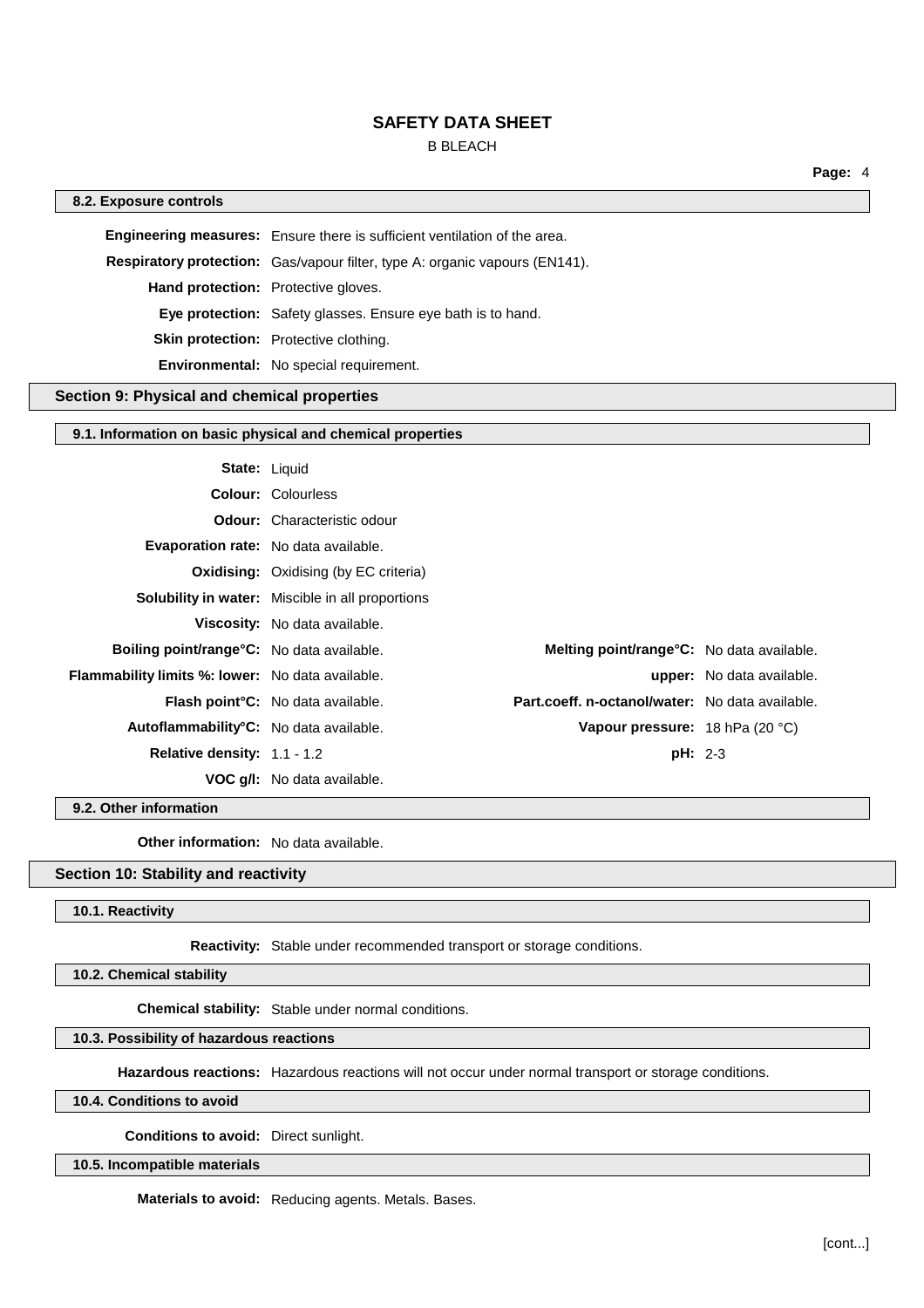## B BLEACH

**Page:** 5

### **10.6. Hazardous decomposition products**

**Haz. decomp. products:** Oxygen.

## **Section 11: Toxicological information**

### **11.1. Information on toxicological effects**

### **Hazardous ingredients:**

### **HYDROGEN PEROXIDE SOLUTION...100%**

| ' ORL      | <b>MUS</b> | LD50 | ⌒<br>← | gm/kg |
|------------|------------|------|--------|-------|
| ORL        | <b>RAT</b> | LD50 | 376    | mg/kg |
| <b>SKN</b> | <b>RAT</b> | LD50 | 4060   | mg/kg |

### **Relevant hazards for substance:**

| Hazard                        | Route      | Basis                   |
|-------------------------------|------------|-------------------------|
| Acute toxicity (ac. tox. 4)   | <b>ING</b> | ' Hazardous: calculated |
| Serious eye damage/irritation | OP1        | Hazardous: calculated   |

### **Symptoms / routes of exposure**

|                                           | <b>Skin contact:</b> There may be redness or whiteness of the skin in the area of exposure.        |
|-------------------------------------------|----------------------------------------------------------------------------------------------------|
|                                           | <b>Eye contact:</b> There may be severe pain. The eyes may water profusely. The vision may become  |
|                                           | blurred. May cause permanent damage.                                                               |
|                                           | <b>Ingestion:</b> Nausea and stomach pain may occur. There may be vomiting.                        |
|                                           | <b>Inhalation:</b> There may be irritation of the throat with a feeling of tightness in the chest. |
| <b>Other information:</b> Not applicable. |                                                                                                    |

## **Section 12: Ecological information**

## **12.1. Toxicity**

**Ecotoxicity values:** No data available.

**12.2. Persistence and degradability**

**Persistence and degradability:** Readily biodegradable.

**12.3. Bioaccumulative potential**

**Bioaccumulative potential:** No bioaccumulation potential.

**12.4. Mobility in soil**

**Mobility:** Soluble in water.

## **12.5. Results of PBT and vPvB assessment**

**PBT identification:** This product is not identified as a PBT/vPvB substance.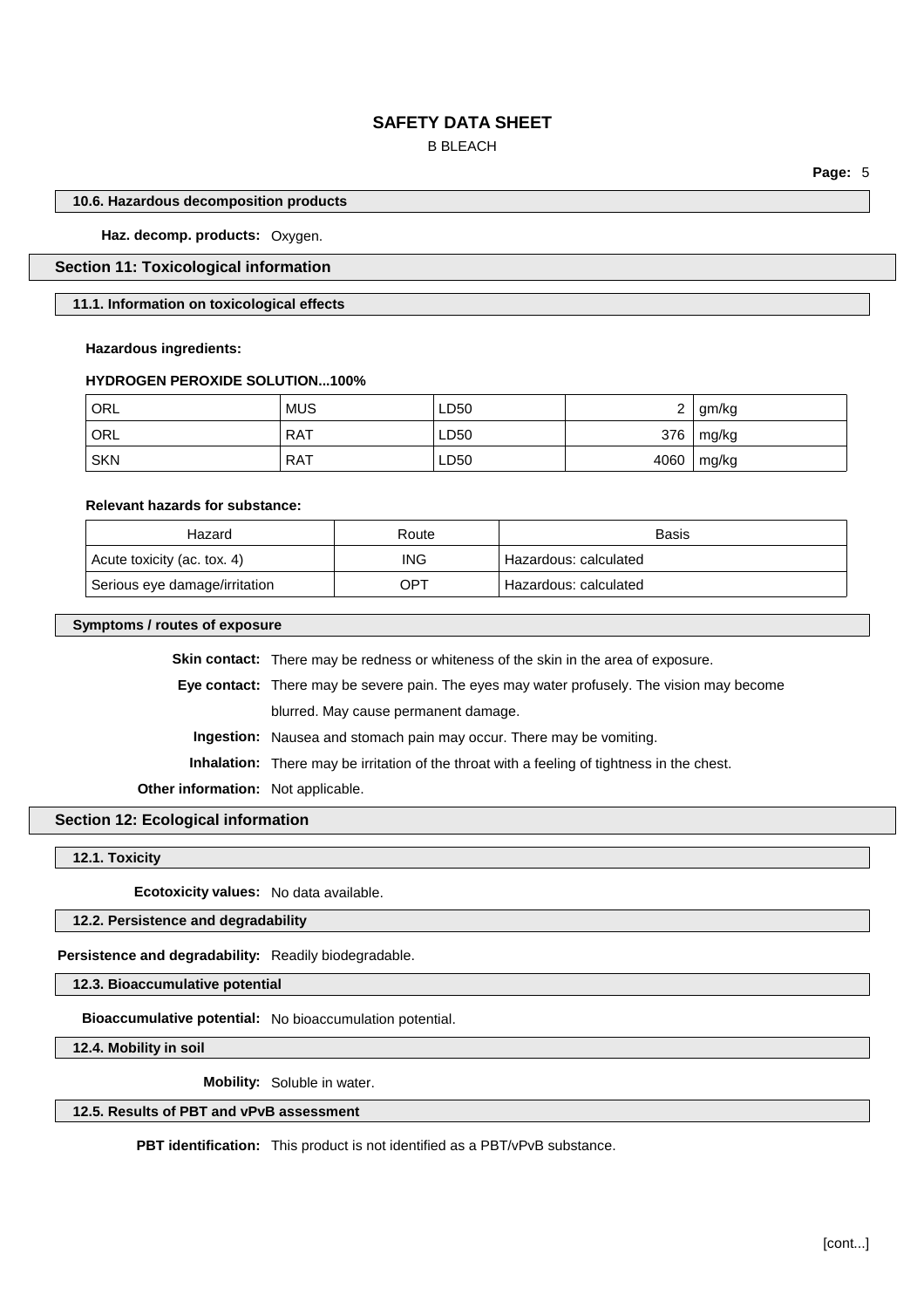## B BLEACH

**Page:** 6

### **12.6. Other adverse effects**

### **Section 13: Disposal considerations**

## **13.1. Waste treatment methods**

**Disposal operations:** Transfer to a suitable container and arrange for collection by specialised disposal company.

**Recovery operations:** Not applicable.

**Disposal of packaging:** Clean with water. Dispose of as normal industrial waste.

- **NB:** The user's attention is drawn to the possible existence of regional or national
	- regulations regarding disposal.

### **Section 14: Transport information**

**14.1. UN number**

**UN number:** UN2014

**14.2. UN proper shipping name**

**Shipping name:** HYDROGEN PEROXIDE, AQUEOUS SOLUTION

**14.3. Transport hazard class(es)**

**Transport class:** 5.1 (8)

**14.4. Packing group**

**Packing group:** II

**14.5. Environmental hazards**

**Environmentally hazardous:** No **Marine pollutant:** No

**14.6. Special precautions for user**

**Tunnel code:** E

**Transport category:** 2

**Section 15: Regulatory information**

**15.1. Safety, health and environmental regulations/legislation specific for the substance or mixture**

**Specific regulations:** Not applicable.

**15.2. Chemical Safety Assessment**

**Chemical safety assessment:** A chemical safety assessment has been carried out for the substance or the mixture by the supplier.

### **Section 16: Other information**

## **Other information**

**Other information:** This safety data sheet is prepared in accordance with Commission Regulation (EU) No

453/2010.

\* indicates text in the SDS which has changed since the last revision. [cont...]